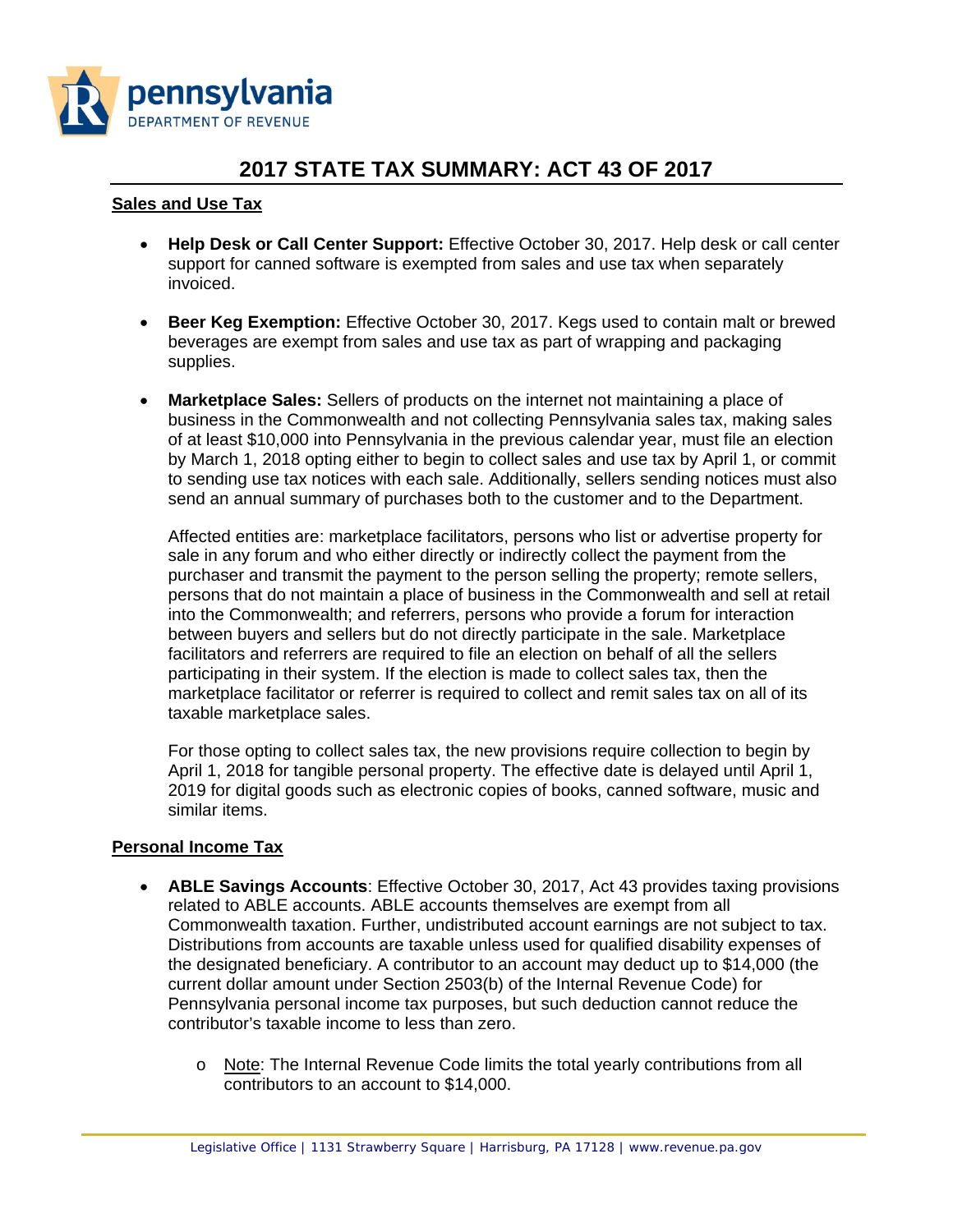- **Checkoffs**: The expired Korea/Vietnam Memorial National Education Center checkoff is repealed. The Wild Resource Conservation Fund, Organ and Tissue Donation Awareness Trust Fund, Military Family Relief Assistance Program, Pennsylvania Children's Trust Fund and American Red Cross checkoffs are made permanent. These administrative changes are effective October 30, 2017.
- **Non-resident withholding:** Effective January 1, 2018, Act 43 requires payors of nonemployee compensation and business income to non-resident individuals (or disregarded entities with a non-resident owner) to withhold income tax from such payments. The United States government, the commonwealth of Pennsylvania, their agencies, instrumentalities, and any political subdivisions of Pennsylvania are excluded from this withholding requirement.

Further, lessees of Pennsylvania real estate making "lease payments" to non-resident lessors are also required to withhold personal income tax on such payments. Residential rental payments are exempt from the withholding requirement. Withholding of tax is required for payments of \$5,000 or more annually. Withholding is optional on payments less than \$5,000.

### **Corporation Tax**

- **Net Operating Losses:** If any part of the net operating loss deduction is declared to be unconstitutional by the Pennsylvania Supreme Court, the Department is required to publish a notice of the decision in the Pennsylvania Bulletin. The following provision is effective upon publication of the notice.
- Removes the \$5 million cap on NOL deductions and increases the cap of 30% of taxable income as follows:
	- o 35% of taxable income for tax year 2018, and;
	- o 40% of taxable income for tax year 2019 and thereafter.
- **Qualified Manufacturing Innovation & Reinvestment Deduction:** A newly created deduction allowing a qualified business to deduct five percent of its capital investment from their corporate net income tax liability if it invests at least \$100 million in the creation of new or refurbished manufacturing capacity within 3 years of a designated start date. The deduction would be available to each qualifying business for five years and cannot exceed 50 percent of the corporation's tax liability. Interested businesses can contact the Department of Community and Economic Development after the effective date of December 29, 2017.

#### **Other Taxes:**

• **Realty Transfer Tax: Veterans' Service Organizations**: Broadens the category of veterans' service organizations defined as tax-exempt for the purposes of transfers under the realty transfer tax, effective October 30, 2017.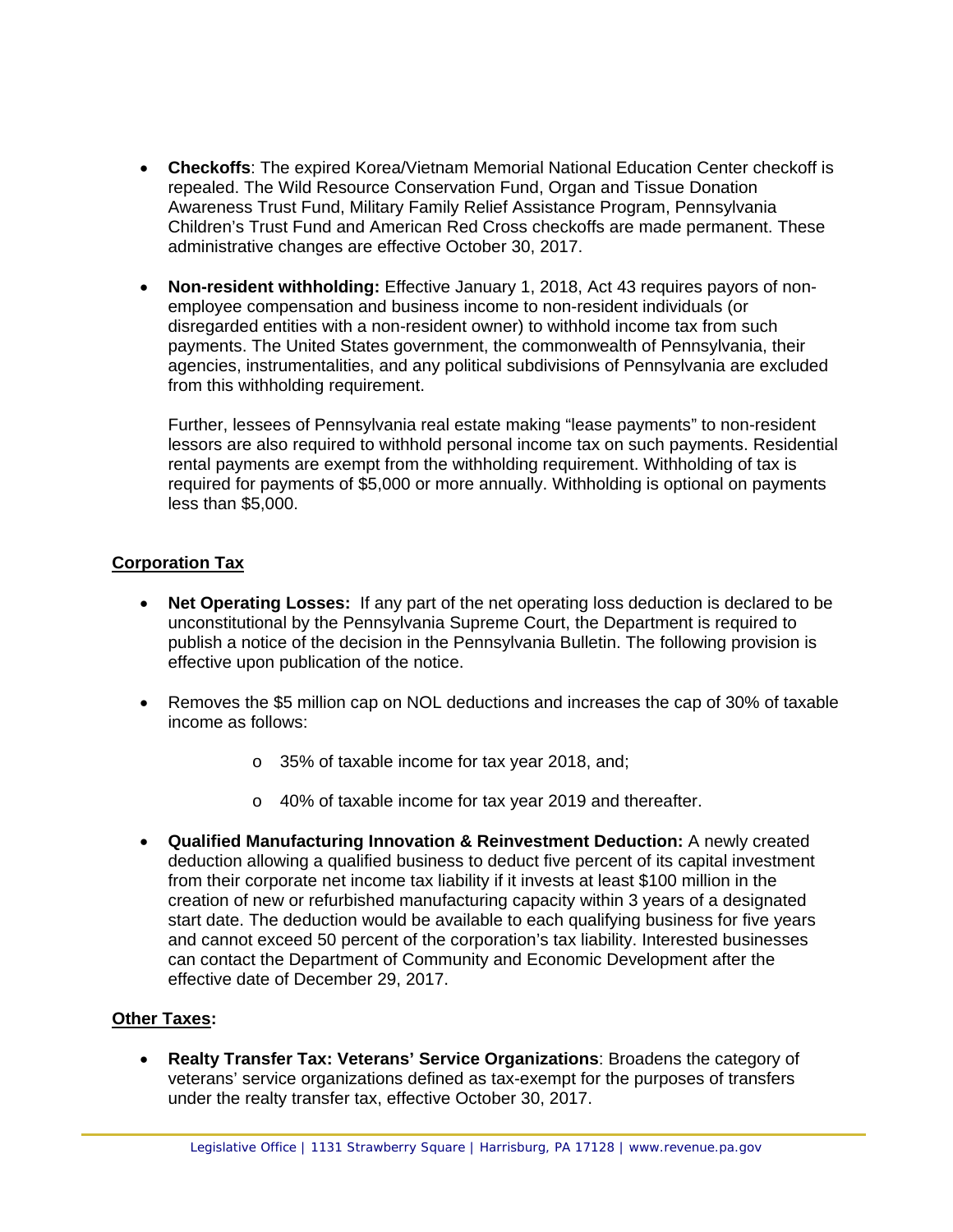- **Inheritance Tax**: Clarifies existing requirements regarding the filing of returns for the inheritance tax exemption on transfers of certain family owned farms and family owned businesses. Any inheritance tax return filed after July 1, 2012 under Section 2136 (returns) that reports transfers of property which are exempt from inheritance tax under Section 2111 (transfers not subject to tax) will be considered timely if filed within one year of the tax return due date, including an extended due date.
- **Public Transportation Assistance Fund:** Effective October 30, 2017, provides for a prorated fee for partial day car sharing services as a clarification to the current vehicle rental fee.

Fee Schedule:

| <b>Rental Interval</b>             | Fee    |
|------------------------------------|--------|
| Less than 2 hours                  | \$0.25 |
| 2 to 3 hours                       | \$0.50 |
| More than 3, but less than 4 hours | \$1.25 |
| 4 hours or more                    | \$2.00 |

• **Fireworks Tax:** Incorporates the existing Fireworks Law into the Tax Reform Code and modernizes and expands the definition of legal consumer fireworks. Further imposes a tax at the rate of 12% on the sale price of consumer fireworks suitable for use by the public. The 12% tax will be in addition to the sales and use tax already imposed on such sales. The Department of Agriculture will continue to administer the Fireworks Law. The fireworks tax is effective October 30, 2017.

#### **Tax Credit and Economic Development Programs**

- **Tax Credit Eligibility:** Provides that before a tax credit can be awarded, the Department may make a finding that the taxpayer has filed all required state tax reports and returns and paid any balance due, unless the tax due is currently under appeal.
- **Film Tax Credit Districts:** Amends the existing Film Production Tax Credit to authorize the creation of not more than two film production tax credit districts. Film production tax credit districts must be located on deteriorated property which is at least 55 acres and contains at least one qualified production facility and six soundstages. The deteriorated property must be occupied by two or more qualified businesses that make a total capital investment of at least \$400 million on the property within five years after the designation of the district. The district designation will expire after 15 years. Tax credits, which are in addition to existing film production tax credits, may be approved for fiscal years 2019- 2020 and thereafter**.** These provisions are effective within 60 days.
- **Entertainment Production Tax Credit:** Effective October 30, 2017, Act 43 moves the authorizing language for this credit from Title 12, Chapter 33 to the Tax Reform Code as Subarticle E of the Entertainment Production Tax Credits. The credit remains available to up to five tours per year at a maximum of \$800,000 per tour.